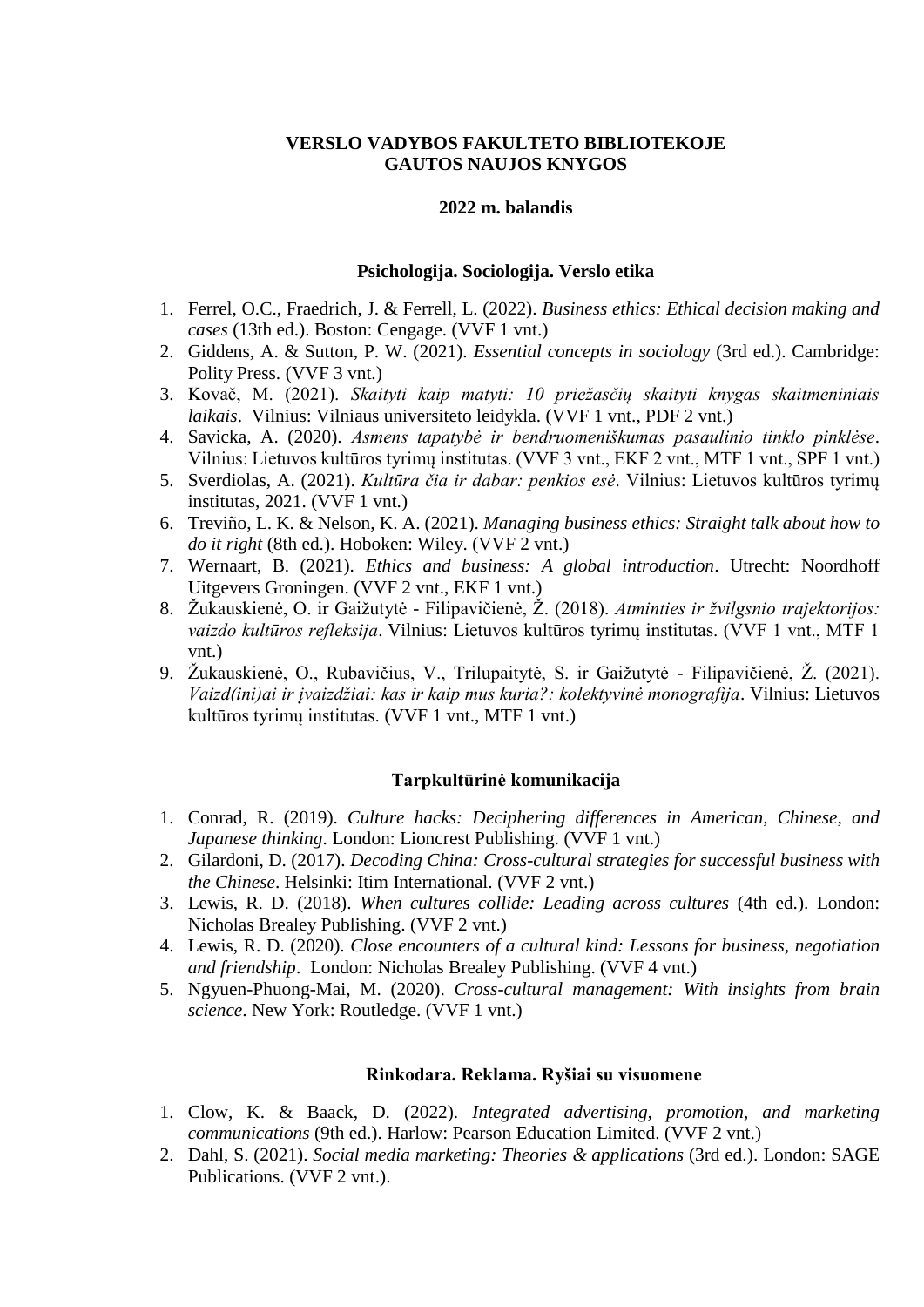- 3. Dawes, J. (2021). *Marketing planning & strategy: A practical introduction*. London: SAGE. (VVF 2 vnt.)
- 4. Freberg, K. (2022). *Social media for strategic communication: Creative strategies and research-based applications* (2nd ed.). California: SAGE Publications. (VVF 2 vnt.)
- 5. Glenister, G. (2021). *Influencer marketing strategy: How to create successful influencer marketing*. London: Kogan Page. (VVF 1 vnt.)
- 6. Juska, J. M. (2022). *Integrated marketing communication: Advertising and promotion in a digital world* (2nd ed.). New York: Routledge. (VVF 1 vnt.)
- 7. Kingsnorth, S. (2022). *The digital marketing handbook: Deliver powerful digital campaigns*. London: Kogan Page. (VVF 2 vnt.)
- 8. Luttrell, R. (2022). *Social media: How to engage, share, and connect* (4th ed.). Lanham: Rowman & Littlefield. (VVF 2 vnt., MTF 1 vnt.)
- 9. Luttrell, R. M. & Capizzo, L. W. (2022). *Public relations campaigns: An integrated approach* (2nd ed.). Thousand Oaks: SAGE. (VVF 1 vnt.)
- 10. Mooij, M. (2022). *Global marketing & advertising: Understanding cultural paradoxes* (6th ed.). London: SAGE. (VVF 1 vnt.)
- 11. Yakob, F. (2022). *Paid attention: Innovative advertising for a digital world* (2nd ed.). London: Kogan Page. (VVF 1 vnt.)
- 12. Zahay, D., Roberts, M.L., Parker, J. M., Barker, M. S. & Barker, D. I. (2023). *Social media marketing: A strategic approach* (3rd ed.). Boston: Cengage. (VVF 1 vnt.)

# **Vadyba**

- 1. Clegg, S. R., Pitsis, T.S. & Mount, M. (2022). *Managing and organizations: An introduction to theory and practice* (6th ed.). London: SAGE. (VVF 2 vnt.)
- 2. Dauskurdas, V. (2021). *Asmens duomenų apsauga - darbo tvarkos, rekomendacijos ir pavyzdžiai : darbo priemonė parengta remiantis norminiais aktais, priimtais iki 2021 m.* (2 oji atnauj. laida). Vilnius: Pačiolis. (VVF 1 vnt., EIF 2 vnt., SPF 1 vnt.)
- 3. Dess, G. G., McNamara, G., Eisner, A. & Lee, S-H. (2021). *Strategic management: Text et cases* (10th ed.). New York: McGraw-Hill. (VVF 1 vnt.)
- 4. Ferinand, N. & Kirchin, P.J. (2022). *Events management: An international approach* (3rd ed.). London: SAGE. (VVF 2 vnt.)
- 5. Griffin, R. W. (2022). *Management* (13th ed.). Boston: Cengage. (VVF 2 vnt.)
- 6. Martin, M. & Whiting, F. (2021). *Human resource practice* (8ht ed.). London, United Kingdom: Kogan Page Limited. (VVF 2 vnt.)
- 7. Perkin, N. & Abraham, P. (2021). *Building the agile business through digital transformation* (2nd ed.). London: Kogan Page Limited. (VVF 4 vnt.)
- 8. Rayman-Bacchus, L. & Walsh, P.R. (2021). *Corporate responsibility and sustainable development: An integrative perspective*. Abingdon: Routledge. (VVF 1 vnt).

## **Verslas. Logistika. Pardavimai**

- 1. Clegg, S. R., Skyttermoen, T. & Vaagaasar, A. L. (2021). *Project management: A value creation approach*. London: SAGE Publications. (VVF 2 vnt.)
- 2. Crawford, M. & Di Benedetto, A. (2021). *New products management* (12th ed.). New York: McGraw-Hill Education. (VVF 1 vnt.)
- 3. DeLisi, R. & Michaeli, D. (2021). *Digital customer service: Transforming customer experience for anon-screen world*. Hoboken: Wiley. (VVF 2 vnt.)